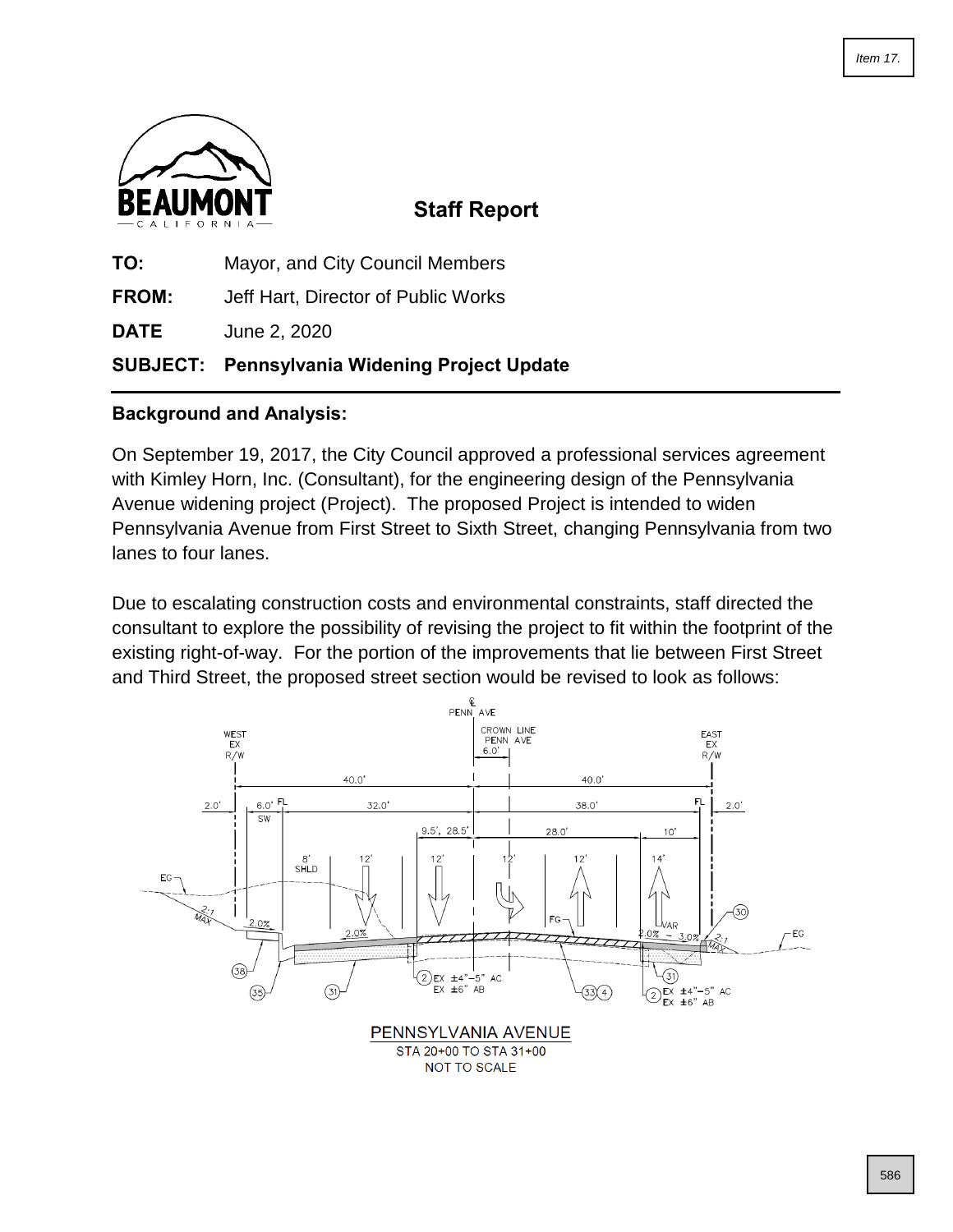This configuration would allow the City to take full advantage of the additional vehicle capacity yet reduce some of the additional costs of additional paving, curb, gutter, sidewalk, and drainage appurtenances. Pedestrian access along Pennsylvania Avenue would be maintained though only on the westerly side via an additional-width sidewalk of six feet. Staff is comfortable with the limitation of pedestrian access to one side at this time as the easterly side of Pennsylvania Avenue in this stretch is vacant. Upon future development, projects would be conditioned to complete the widening which would include curb, gutter, and sidewalk.

From Third Street to just southerly of the Union Pacific Railroad the street would transition from the previous depicted section to the following:



This section will still allow for four lanes of traffic and will also include a raised median which is a requirement for the proposed "quiet zone" at grade rail crossing. In order to comply with California Public Utility Commission (CPUC) requirements for the quiet zone crossing, a raised median needs to be constructed in order to deter cross over traffic and to allow for railroad crossing arms on both sides of the street. Once the project is complete and compliant with CPUC requirements trains will only need to blow their horn for any perceived dangers, not every time they cross.

As the improvements continue to the north they will transition from the previous section to the following, just north of the Interstate 10 under crossing: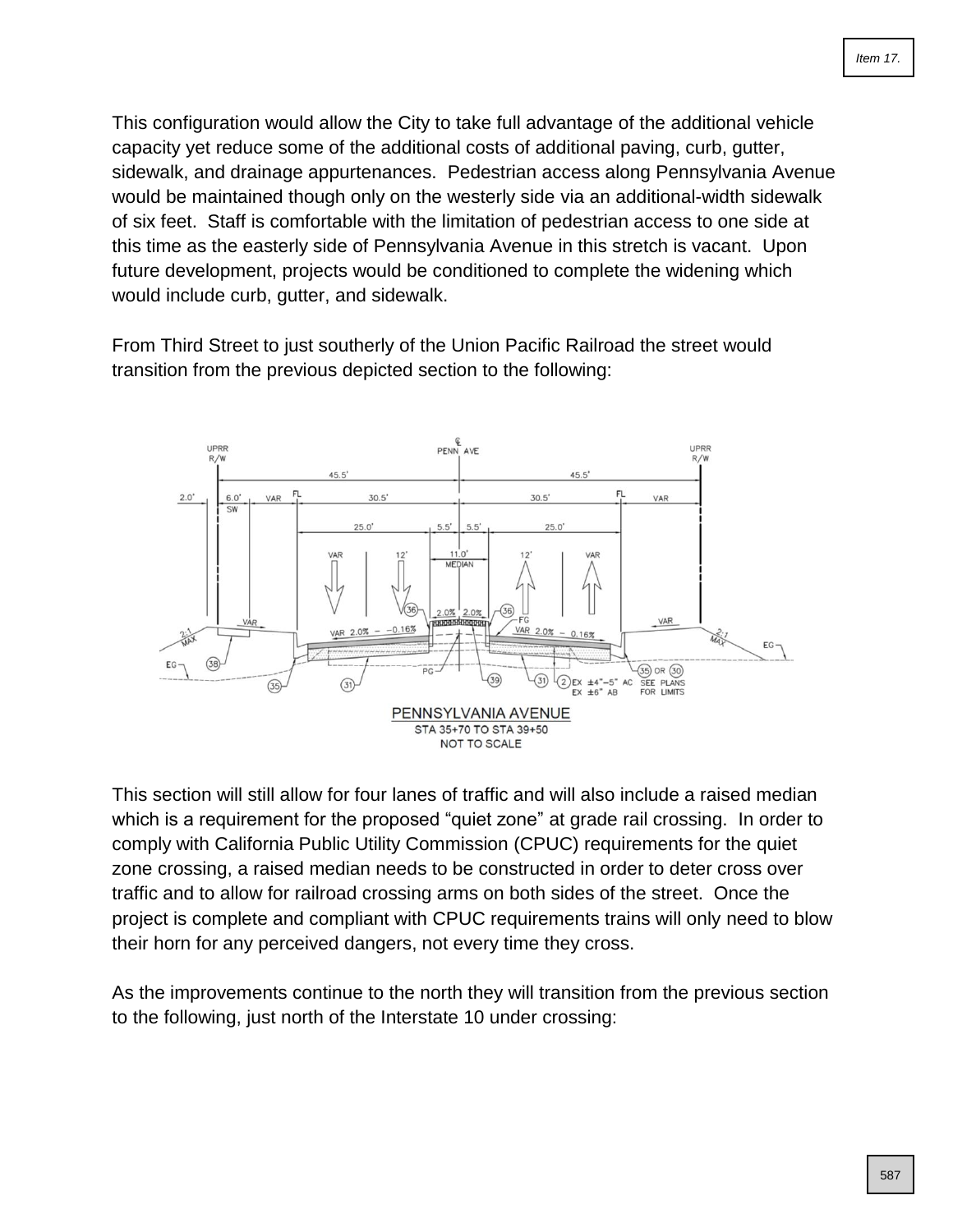

This section will allow for four through lanes of traffic as well as dual left turns from northbound Pennsylvania Avenue to westbound Sixth Street. Improvements will also be inclusive of a new signalized intersection, including protected turns which currently do not exist. The implementation of protected left turns will help decongest the intersection, particularly at peak commute times.

Staff has recently initiated the environmental stage of this project, as well as submitted updated packages to both Caltrans and the Union Pacific Railroad. The targeted advertisement of this project for construction at the end of 2020. The following table provides an estimated schedule from recent milestones to construction commencement:

| <b>Task</b>                  | <b>Description</b>                                                                                                                                                                       | <b>Estimated</b><br><b>Completion</b><br><b>Date</b> |
|------------------------------|------------------------------------------------------------------------------------------------------------------------------------------------------------------------------------------|------------------------------------------------------|
| Kick-Off                     | Council Approval of PSA and project<br>commencement                                                                                                                                      | 09/2017                                              |
| Drawing<br>Development       | Development of 90% design drawings based upon<br>full width improvements and need for right-of-way<br>acquisition. Authorize technical studies (traffic,<br>geotechnical, water quality) | 02/2019                                              |
| <b>UPRR Review</b>           | Submittal of 90% drawings to UPRR for review                                                                                                                                             | 05/2019                                              |
| Caltrans<br><b>Review</b>    | Submittal of 90% drawing to Caltrans for review                                                                                                                                          | 05/2019                                              |
| Revised<br>Drawings          | Consultant delivery of 95% drawings based upon<br>improvements entirely within existing r/w                                                                                              | 04/2020                                              |
| Updated<br><b>UPRR Plans</b> | Submit Revised 95% drawings to UPRR for review                                                                                                                                           | 05/2020                                              |